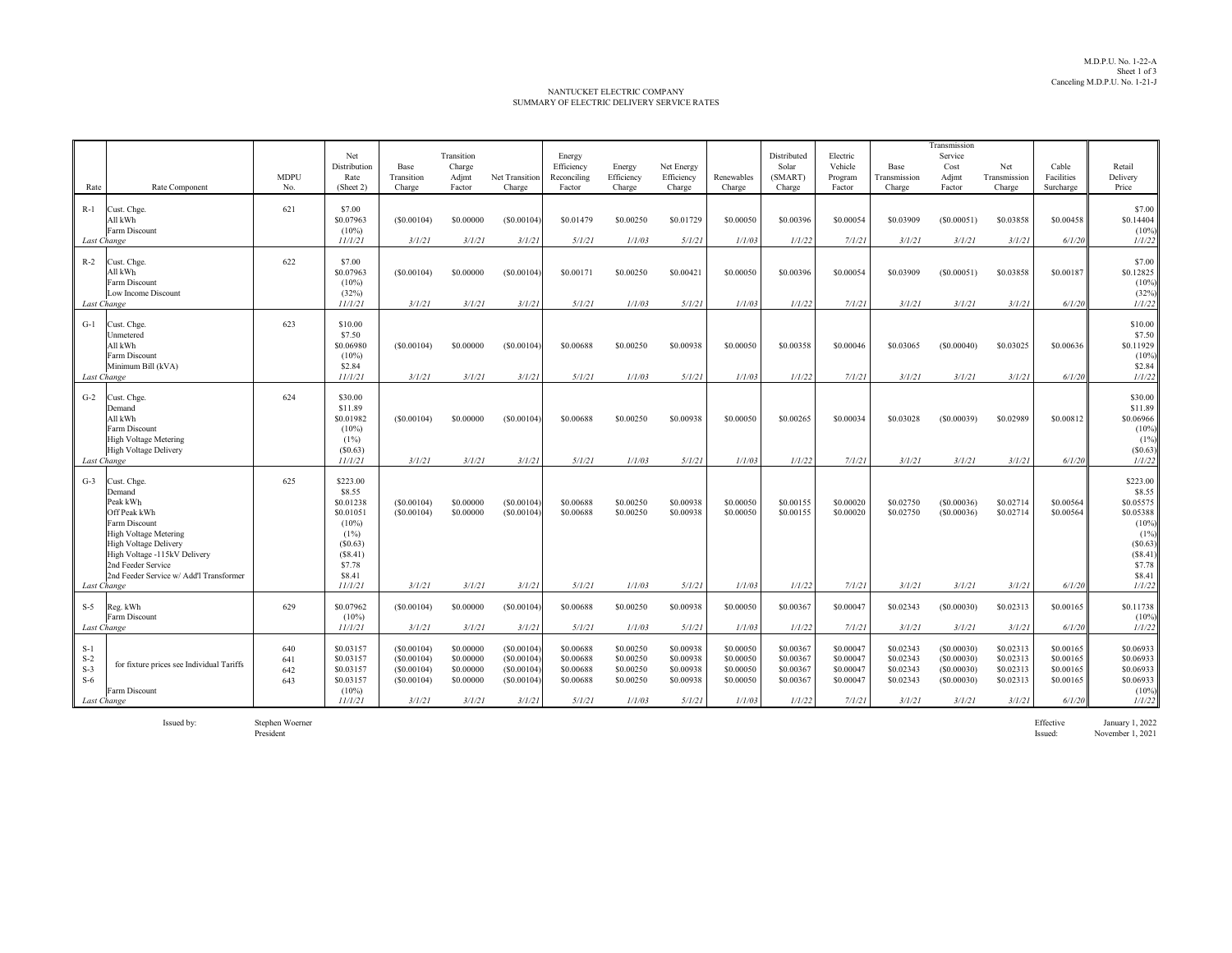## NET DISTRIBUTION RATE SUMMARY OF ELECTRIC DELIVERY SERVICE RATES NANTUCKET ELECTRIC COMPANY

| Rate                                            | Rate Component                                                                                                                                                                                                                      | <b>MDPU</b><br>No.       | Base<br>Distribution<br>Charge                                                                                           | Net<br>CapEx<br>Factor                                      | Basic<br>Service<br>Adjmt<br>Factor                        | Residential<br>Assistance<br>Adjmt<br>Factor               | Storm<br>Fund<br>Replenishment<br>Factor                    | Pension<br><b>PBOP</b><br>Adjmt<br>Factor                  | Revenue<br>Decoupling<br>Mechanism<br>Adjmt<br>Factor      | Attorney<br>General Cons.<br><b>Expenses</b><br>Adjmt<br>Factor | Solar<br>Cost<br>Adjmt<br>Factor                            | Smart Grid<br>Distribution<br>Adjmt<br>Factor              | Net Metering<br>Recovery<br>Surcharge                      | Long-Term<br>Renew. Energy<br>Contract<br>Adjmt<br>Factor  | Vegetation<br>Management<br>Factor                         | Tax Act<br>Credit<br>Factor                                    | Grid<br>Modernization<br>Factor                            | Net<br>Distribution<br>Rate                                                                                           |
|-------------------------------------------------|-------------------------------------------------------------------------------------------------------------------------------------------------------------------------------------------------------------------------------------|--------------------------|--------------------------------------------------------------------------------------------------------------------------|-------------------------------------------------------------|------------------------------------------------------------|------------------------------------------------------------|-------------------------------------------------------------|------------------------------------------------------------|------------------------------------------------------------|-----------------------------------------------------------------|-------------------------------------------------------------|------------------------------------------------------------|------------------------------------------------------------|------------------------------------------------------------|------------------------------------------------------------|----------------------------------------------------------------|------------------------------------------------------------|-----------------------------------------------------------------------------------------------------------------------|
| $R-1$                                           | Cust. Chge.<br>All kWh<br>Farm Discount                                                                                                                                                                                             | 621                      | \$7.00<br>\$0.05267<br>$(10\%)$                                                                                          | \$0,00000                                                   | \$0,00105                                                  | \$0,00488                                                  | \$0,00301                                                   | \$0,00179                                                  | \$0.00255                                                  | \$0,00003                                                       | \$0,00069                                                   | \$0,00003                                                  | \$0.01163                                                  | \$0,00075                                                  | \$0,00054                                                  | (S0.00062)                                                     | \$0,00063                                                  | \$7.00<br>\$0.07963<br>$(10\%)$                                                                                       |
| Last Change<br>$R-2$<br>Last Change             | Cust. Chge.<br>All kWh<br>Farm Discount<br>Low Income Discount                                                                                                                                                                      | 622                      | 10/1/21<br>\$7.00<br>\$0.05267<br>$(10\%)$<br>(32%)<br>10/1/21                                                           | 10/1/21<br>\$0,00000<br>10/1/21                             | 3/1/21<br>\$0.00105<br>3/1/21                              | 3/1/21<br>\$0,00488<br>3/1/21                              | 11/1/19<br>\$0.00301<br>11/1/19                             | 3/1/21<br>\$0,00179<br>3/1/21                              | 3/1/21<br>\$0.00255<br>3/1/21                              | 3/1/21<br>\$0,00003<br>3/1/21                                   | 11/1/21<br>\$0,00069<br>11/1/21                             | 5/1/21<br>\$0,00003<br>5/1/21                              | 3/1/21<br>\$0.01163<br>3/1/21                              | 3/1/21<br>\$0,00075<br>3/1/21                              | 3/1/21<br>\$0,00054<br>3/1/21                              | 3/1/21<br>(S0.00062)<br>3/1/21                                 | 5/1/21<br>\$0,00063<br>5/1/21                              | 11/1/21<br>\$7.00<br>\$0.07963<br>$(10\%)$<br>(32%)<br>11/1/21                                                        |
| $G-1$<br>Last Change                            | Cust. Chge.<br>Unmetered<br>All kWh<br>Farm Discount<br>Minimum Bill (kVA)                                                                                                                                                          | 623                      | \$10.00<br>\$7.50<br>\$0.04630<br>$(10\%)$<br>\$2.84<br>10/1/21                                                          | \$0,00000<br>10/1/21                                        | \$0,00090<br>3/1/21                                        | \$0,00420<br>3/1/21                                        | \$0.00265<br>11/1/19                                        | \$0,00161<br>3/1/21                                        | \$0.00219<br>3/1/21                                        | \$0.00002<br>3/1/21                                             | \$0,00058<br>11/1/21                                        | \$0,00003<br>5/1/21                                        | \$0.01001<br>3/1/21                                        | \$0,00075<br>3/1/21                                        | \$0,00055<br>3/1/21                                        | (S0.00053)<br>3/1/21                                           | \$0,00054<br>5/1/21                                        | \$10.00<br>\$7.50<br>\$0.06980<br>$(10\%)$<br>\$2.84<br>11/1/21                                                       |
| $G-2$<br>Last Change                            | Cust. Chge.<br>Demand<br>All kWh<br>Farm Discount<br><b>High Voltage Metering</b><br><b>High Voltage Delivery</b>                                                                                                                   | 624                      | \$30.00<br>\$11.89<br>\$0.00229<br>$(10\%)$<br>$(1\%)$<br>(S0.63)<br>10/1/21                                             | \$0,00000<br>10/1/21                                        | \$0,00066<br>3/1/21                                        | \$0.00310<br>3/1/21                                        | \$0.00190<br>11/1/19                                        | \$0,00116<br>3/1/21                                        | \$0.00162<br>3/1/21                                        | \$0,00001<br>3/1/21                                             | \$0.00043<br>11/1/21                                        | \$0,00002<br>5/1/21                                        | \$0.00740<br>3/1/21                                        | \$0,00075<br>3/1/21                                        | \$0,00047<br>3/1/21                                        | (S0.00039)<br>3/1/21                                           | \$0,00040<br>5/1/21                                        | \$30.00<br>\$11.89<br>\$0.01982<br>$(10\%)$<br>(1%)<br>(S0.63)<br>11/1/21                                             |
| $G-3$<br>Last Change                            | Cust. Chge.<br>Demand<br>Peak kWh<br>Off Peak kWh<br>Farm Discount<br><b>High Voltage Metering</b><br><b>High Voltage Delivery</b><br>High Voltage -115kV Delivery<br>2nd Feeder Service<br>2nd Feeder Service w/ Add'l Transformer | 625                      | \$223.00<br>\$8.55<br>\$0,00187<br>\$0,00000<br>$(10\%)$<br>$(1\%)$<br>(S0.63)<br>(S8.41)<br>\$7.78<br>\$8.41<br>10/1/21 | \$0,00000<br>\$0,00000<br>10/1/21                           | \$0.00039<br>\$0,00039<br>3/1/21                           | \$0.00184<br>\$0,00184<br>3/1/21                           | \$0.00110<br>\$0,00110<br>11/1/19                           | \$0,00065<br>\$0,00065<br>3/1/21                           | \$0.00095<br>\$0,00095<br>3/1/21                           | \$0.00001<br>\$0,00001<br>3/1/21                                | \$0.00025<br>\$0.00025<br>11/1/21                           | \$0.00001<br>\$0,00001<br>5/1/21                           | \$0.00436<br>\$0.00436<br>3/1/21                           | \$0,00075<br>\$0,00075<br>3/1/21                           | \$0.00020<br>\$0.00020<br>3/1/21                           | (S0.00023)<br>(S0.00023)<br>3/1/21                             | \$0.00023<br>\$0,00023<br>5/1/21                           | \$223.00<br>\$8.55<br>\$0.01238<br>\$0.01051<br>$(10\%)$<br>(1%)<br>(S0.63)<br>(S8.41)<br>\$7.78<br>\$8.41<br>11/1/21 |
| $S-5$<br>Last Change                            | Reg. kWh<br>Farm Discount                                                                                                                                                                                                           | 629                      | \$0.04805<br>$(10\%)$<br>10/1/21                                                                                         | \$0.00000<br>10/1/21                                        | \$0.00091<br>3/1/21                                        | \$0.00425<br>3/1/21                                        | \$0.00260<br>11/1/19                                        | \$0.00933<br>3/1/21                                        | \$0.00222<br>3/1/21                                        | \$0.00002<br>3/1/21                                             | \$0.00056<br>11/1/21                                        | \$0.00003<br>5/1/21                                        | \$0.01013<br>3/1/21                                        | \$0.00075<br>3/1/21                                        | \$0.00076<br>3/1/21                                        | (S0.00054)<br>3/1/21                                           | \$0.00055<br>5/1/21                                        | \$0.07962<br>(10%)<br>11/1/21                                                                                         |
| $S-1$<br>$S-2$<br>$S-3$<br>$S-6$<br>Last Change | for fixture prices see Individual Tariffs<br>Farm Discount                                                                                                                                                                          | 640<br>641<br>642<br>643 | \$0.00000<br>\$0,00000<br>\$0,00000<br>\$0,00000<br>(10%<br>10/1/21                                                      | \$0.00000<br>\$0.00000<br>\$0.00000<br>\$0,00000<br>10/1/21 | \$0.00091<br>\$0.00091<br>\$0.00091<br>\$0,00091<br>3/1/21 | \$0.00425<br>\$0.00425<br>\$0.00425<br>\$0.00425<br>3/1/21 | \$0.00260<br>\$0.00260<br>\$0.00260<br>\$0.00260<br>11/1/19 | \$0.00933<br>\$0.00933<br>\$0.00933<br>\$0.00933<br>3/1/21 | \$0.00222<br>\$0.00222<br>\$0.00222<br>\$0.00222<br>3/1/21 | \$0.00002<br>\$0.00002<br>\$0.00002<br>\$0.00002<br>3/1/21      | \$0.00056<br>\$0.00056<br>\$0.00056<br>\$0,00056<br>11/1/21 | \$0.00003<br>\$0.00003<br>\$0.00003<br>\$0,00003<br>5/1/21 | \$0.01013<br>\$0.01013<br>\$0.01013<br>\$0.01013<br>3/1/21 | \$0.00075<br>\$0.00075<br>\$0.00075<br>\$0.00075<br>3/1/21 | \$0.00076<br>\$0.00076<br>\$0.00076<br>\$0,00076<br>3/1/21 | (S0.00054)<br>(S0.00054)<br>(S0.00054)<br>(S0.00054)<br>3/1/21 | \$0.00055<br>\$0,00055<br>\$0.00055<br>\$0.00055<br>5/1/21 | \$0.03157<br>\$0.03157<br>\$0.03157<br>\$0.03157<br>$(10\%)$<br>11/1/21                                               |

Issued by: Stephen Woerner President

Effective January 1, 2022 Issued: November 1, 2021